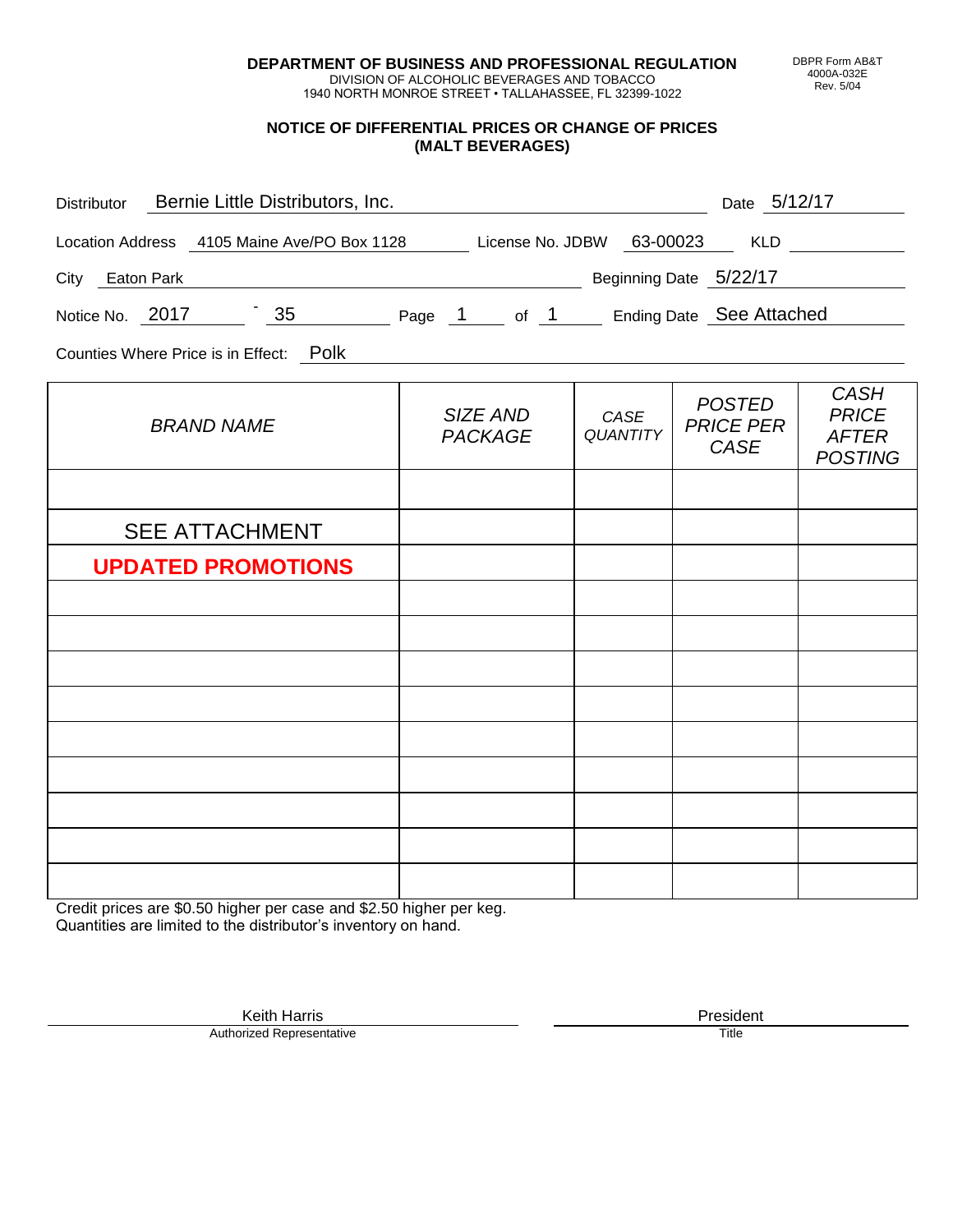|                                                                 |                         |              |             |       | Posted Frontline |        |          |         |
|-----------------------------------------------------------------|-------------------------|--------------|-------------|-------|------------------|--------|----------|---------|
| <b>Brands</b>                                                   | Package                 | <b>Start</b> | <b>Stop</b> | Price | Price            | Qty    | Premise  | Comment |
| Bud, Bud Lt                                                     | 24/8oz Can              | 03/13/17     | 07/02/17    | 11.40 | 13.25            | $20+$  | Off      |         |
| Bud & Bud Lt                                                    | 24/8oz Can 2/12         | 03/13/17     | 07/02/17    | 13.10 | 13.60            | $5-19$ | Off      |         |
| Bud & Bud Lt                                                    | 24/8oz Can 2/12         | 03/13/17     | 07/02/17    | 12.20 | 13.60            | $20+$  | Off      |         |
|                                                                 |                         |              |             |       |                  |        |          |         |
| Michelob Ultra                                                  | 24/8oz Can 2/12         | 03/13/17     | 07/02/17    | 13.50 | 14.45            | $5-19$ | Off      |         |
| Michelob Ultra                                                  | 24/8oz Can 2/12         | 03/13/17     | 07/02/17    | 12.20 | 14.45            | $20+$  | Off      |         |
| Michelob Ultra                                                  | 24/8oz Can              | 03/13/17     | 07/02/17    | 12.70 | 14.35            | $5-19$ | Off      |         |
| Michelob Ultra                                                  | 24/8oz Can              | 03/13/17     | 07/02/17    | 11.40 | 14.35            | $20+$  | Off      |         |
| Brands & Packages above may be mixed and matched to achieve qty |                         |              |             |       |                  |        |          |         |
|                                                                 |                         |              |             |       |                  |        |          |         |
| Bud, Bud Lt, Select, Select 55                                  | 24/12oz Can/LNR 4/6     | 04/17/17     | 07/02/17    | 21.60 | 23.80            | $10+$  | Off      |         |
|                                                                 |                         |              |             |       |                  |        |          |         |
| Michelob, Michelob Lt, Michelob Amberbock                       | 24/12oz LNNR 4/6        | 04/17/17     | 07/02/17    | 21.60 | 24.55            | $10+$  | Off      |         |
|                                                                 |                         |              |             |       |                  |        |          |         |
| Land Shark                                                      | 24/12oz LNNR 4/6        | 04/17/17     | 07/02/17    | 21.60 | 24.55            | 10-111 | Off      |         |
| Land Shark                                                      | 24/12oz LNNR 4/6        | 04/17/17     | 07/02/17    | 20.25 | 24.55            | $112+$ | Off      |         |
| Brands & Packages above may be mixed and matched to achieve qty |                         |              |             |       |                  |        |          |         |
|                                                                 |                         |              |             |       |                  |        |          |         |
| Bud, Bud Lt                                                     | 24/16oz Can 6/4         | 09/12/16     | 07/02/17    | 22.65 | 25.65            | $5+$   | On & Off |         |
| Brands & Packages above may be mixed and matched to achieve qty |                         |              |             |       |                  |        |          |         |
| Bud. Bud Lt                                                     | 24/16oz Can 3/8         | 05/08/17     | 05/21/17    | 19.45 | 25.20            | $25+$  | Off      |         |
| Michelob Ultra                                                  | 24/16oz Can 3/8         | 05/08/17     | 05/21/17    | 19.45 | 27.10            | $25+$  | Off      |         |
| Brands & Packages above may be mixed and matched to achieve qty |                         |              |             |       |                  |        |          |         |
|                                                                 |                         |              |             |       |                  |        |          |         |
| Bud, Bud Lt                                                     | 24/16oz Can             | 09/12/16     | 07/02/17    | 20.90 | 27.60            | $30+$  | Off      |         |
| Brands & Packages above may be mixed and matched to achieve qty |                         |              |             |       |                  |        |          |         |
|                                                                 |                         |              |             |       |                  |        |          |         |
| Bud, Bud Lt, Select & Select 55                                 | 18pk/12oz Can & LNNR    | 09/12/16     | 07/02/17    | 14.80 | 16.90            | $20+$  | Off      |         |
| Brands & Packages above may be mixed and matched to achieve qty |                         |              |             |       |                  |        |          |         |
|                                                                 |                         |              |             |       |                  |        |          |         |
| Bud, Bud Lt, Select & Select 55                                 | 24/12oz LNNR 2/12       | 09/12/16     | 07/02/17    | 21.55 | 22.50            | $10+$  | On       |         |
| Brands & Packages above may be mixed and matched to achieve qty |                         |              |             |       |                  |        |          |         |
|                                                                 |                         |              |             | 21.55 | 22.50            | $10+$  | Off      |         |
| Bud, Bud Lt, Select & Select 55                                 | 24/12oz Can & LNNR 2/12 | 03/22/17     | 05/17/17    |       |                  |        |          |         |
| Brands & Packages above may be mixed and matched to achieve qty |                         |              |             |       |                  |        |          |         |
| Bud, Bud Lt, Select & Select 55                                 | 24/12oz Can & LNNR 2/12 | 05/18/17     | 05/28/17    | 21.55 | 22.50            | 10-49  | Off      |         |
| Bud, Bud Lt, Select & Select 55                                 | 24/12oz Can & LNNR 2/12 | 05/18/17     | 05/28/17    | 17.80 | 22.50            | $50+$  | Off      |         |
|                                                                 |                         |              |             |       |                  |        |          |         |
| Bud & Bud Light                                                 | 24/16oz CALNR 3/8       | 05/18/17     | 05/28/17    | 25.45 | 27.60            | $1+$   | Off      |         |
|                                                                 |                         |              |             |       |                  |        |          |         |
| Michelob, Mich Lt, Ultra, Ultra Amber, Amber Bock,              |                         |              |             |       |                  |        |          |         |
| Ultra Lime                                                      | 24/12oz Can & LNNR 2/12 | 05/18/17     | 05/28/17    | 23.90 | 24.85            | 5-49   | Off      |         |
| Michelob, Mich Lt, Ultra, Ultra Amber, Amber Bock,              |                         |              |             |       |                  |        |          |         |
| Ultra Lime                                                      | 24/12oz Can & LNNR 2/12 | 05/18/17     | 05/28/17    | 17.80 | 24.85            | $50+$  | Off      |         |
|                                                                 |                         |              |             |       |                  |        |          |         |
| BLL Rita Family (Lime, Straw, Mango, Raz, Orange,               |                         |              |             |       |                  |        |          |         |
| Grape, Peach & Seasonal)                                        | 24/8oz Can 2/12         | 05/18/17     | 05/28/17    | 23.15 | 24.10            | $1-6$  | Off      |         |
| BLL Rita Family (Lime, Straw, Mango, Raz, Orange,               |                         |              |             |       |                  |        |          |         |
| Grape, Peach & Seasonal)                                        | 24/8oz Can 2/12         | 05/18/17     | 05/28/17    | 21.30 | 24.10            | 7-49   | Off      |         |
| BLL Rita Family (Lime, Straw, Mango, Raz, Orange,               |                         |              |             |       |                  |        |          |         |
| Grape, Peach & Seasonal)                                        | 24/8oz Can 2/12         | 05/18/17     | 05/28/17    | 17.80 | 24.10            | $50+$  | Off      |         |
|                                                                 |                         |              |             |       |                  |        |          |         |
| Michelob Ultra                                                  | 24/16oz CALNR 3/8       | 05/18/17     | 05/28/17    | 35.85 | 37.25            | $5+$   | Off      |         |
| Brands & Packages above may be mixed and matched to achieve qty |                         |              |             |       |                  |        |          |         |
|                                                                 |                         |              |             |       |                  |        |          |         |
| Bud, Bud Lt, Select & Select 55                                 | 24/12oz Can & LNNR 2/12 | 05/29/17     | 06/21/17    | 21.55 | 22.50            | $10+$  | Off      |         |
| Brands & Packages above may be mixed and matched to achieve qty |                         |              |             |       |                  |        |          |         |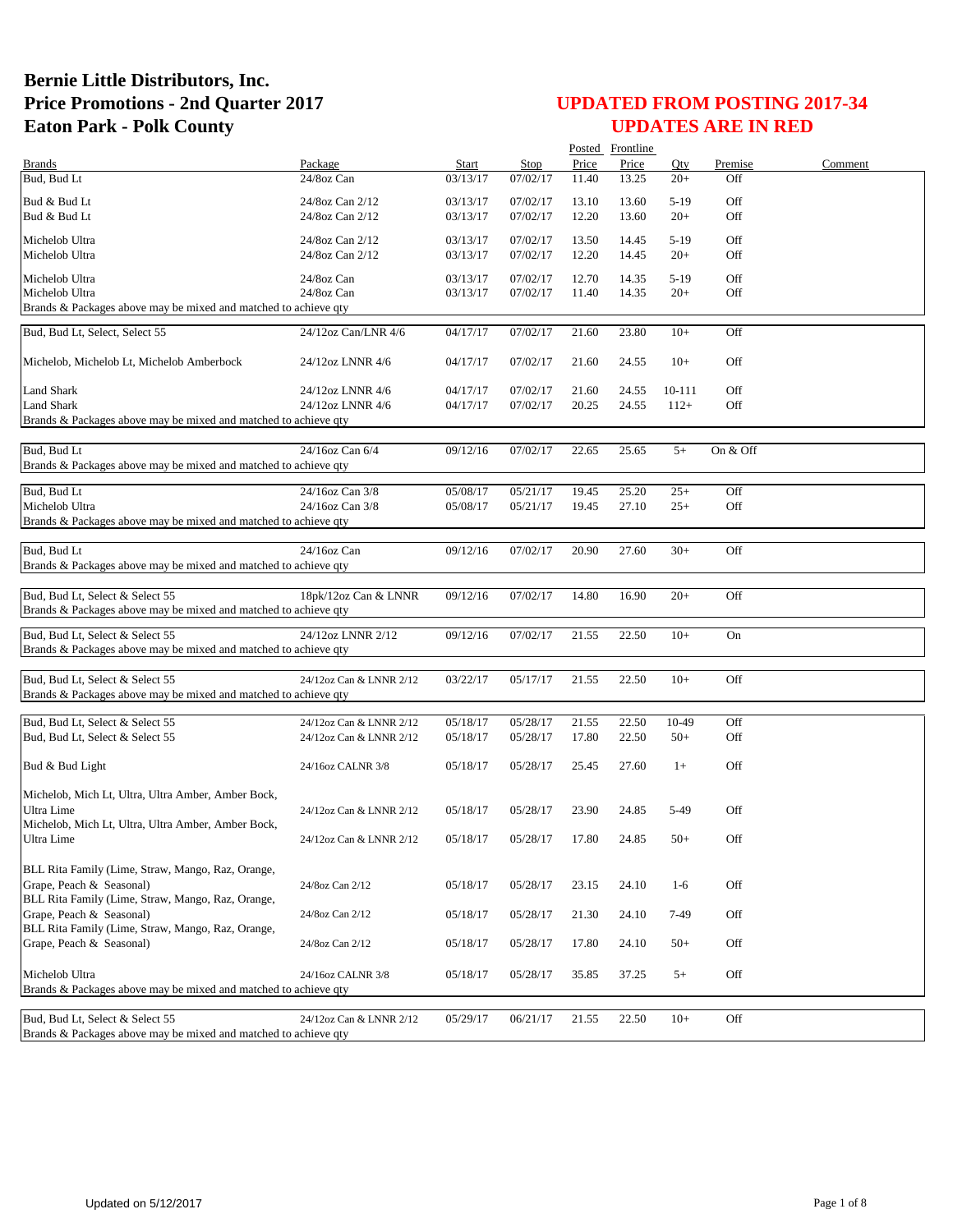|                                                                                   |                                          |                      |                      |       | Posted Frontline |           |         |                         |
|-----------------------------------------------------------------------------------|------------------------------------------|----------------------|----------------------|-------|------------------|-----------|---------|-------------------------|
| <b>Brands</b>                                                                     | Package                                  | <b>Start</b>         | <b>Stop</b>          | Price | Price            | Oty       | Premise | Comment                 |
| Bud, Bud Lt, Select & Select 55                                                   | 24/12oz Can & LNNR 2/12                  | 06/22/17             | 07/02/17             | 21.55 | 22.50            | 10-49     | Off     |                         |
| Bud, Bud Lt, Select & Select 55                                                   | 24/12oz Can & LNNR 2/12                  | 06/22/17             | 07/02/17             | 17.80 | 22.50            | $50+$     | Off     |                         |
| Bud & Bud Light                                                                   | 24/16oz CALNR 3/8                        | 06/22/17             | 07/02/17             | 25.45 | 27.60            | $1+$      | Off     |                         |
| Michelob, Mich Lt, Ultra, Ultra Amber, Amber Bock,                                |                                          |                      |                      |       |                  |           |         |                         |
| Ultra Lime                                                                        | 24/12oz Can & LNNR 2/12                  | 06/22/17             | 07/02/17             | 23.90 | 24.85            | 5-49      | Off     |                         |
| Michelob, Mich Lt, Ultra, Ultra Amber, Amber Bock,                                |                                          |                      |                      |       |                  |           |         |                         |
| <b>Ultra Lime</b>                                                                 | 24/12oz Can & LNNR 2/12                  | 06/22/17             | 07/02/17             | 17.80 | 24.85            | $50+$     | Off     |                         |
| Michelob Ultra<br>Brands & Packages above may be mixed and matched to achieve qty | 24/16oz CALNR 3/8                        | 06/22/17             | 07/02/17             | 35.85 | 37.25            | $5+$      | Off     |                         |
|                                                                                   |                                          |                      |                      |       |                  |           |         |                         |
| Bud, Bud Lt, Select & Select 55                                                   | 24/12oz Can                              | 09/12/16             | 07/02/17             | 20.75 | 22.60            | 10-44     | Off     |                         |
| Bud, Bud Lt, Select & Select 55                                                   | $24/12$ oz Can                           | 09/12/16             | 07/02/17             | 19.75 | 22.60            | $45+$     | Off     |                         |
| Bud, Bud Lt,                                                                      | 24/12oz LNNR                             | 09/12/16             | 07/02/17             | 20.75 | 22.60            | 10-44     | Off     |                         |
| Bud, Bud Lt,                                                                      | 24/12oz LNNR                             | 09/12/16             | 07/02/17             | 19.75 | 22.60            | $45+$     | Off     |                         |
|                                                                                   |                                          |                      |                      |       |                  |           |         |                         |
| <b>Bud Light Lime</b>                                                             | 24/12oz LNNR/Can                         | 09/12/16             | 07/02/17             | 22.20 | 24.10            | 10-44     | Off     |                         |
| <b>Bud Light Lime</b>                                                             | 24/12oz LNNR/Can                         | 09/12/16             | 07/02/17             | 19.75 | 24.10            | $45+$     | Off     |                         |
| Michelob Ultra                                                                    | 24/12oz Can & LNNR                       | 09/12/16             | 07/02/17             | 22.20 | 24.10            | 10-44     | Off     |                         |
| Michelob Ultra                                                                    | 24/12oz Can & LNNR                       | 09/12/16             | 07/02/17             | 20.70 | 24.10            | $45+$     | Off     |                         |
| Brands & Packages above may be mixed and matched to achieve qty                   |                                          |                      |                      |       |                  |           |         |                         |
|                                                                                   |                                          |                      |                      |       |                  |           |         |                         |
| Bud, Bud Lt<br>Brands & Packages above may be mixed and matched to achieve qty    | 24/16oz CALNR                            | 09/12/16             | 07/02/17             | 24.85 | 28.50            | $98+$     | Off     |                         |
|                                                                                   |                                          |                      |                      |       |                  |           |         |                         |
| Bud, Bud Lt                                                                       | 20/16oz CALNR                            | 02/06/17             | 05/21/17             | 17.95 | 23.00            | $33+$     | Off     | <b>Stop Date Change</b> |
|                                                                                   |                                          |                      |                      |       |                  |           |         |                         |
| Bud, Bud Lt<br>Brands & Packages above may be mixed and matched to achieve qty    | 20/16oz CALNR                            | 04/17/17             | 05/21/17             | 17.45 | 23.00            | $66+$     | Off     | <b>Stop Date Change</b> |
|                                                                                   |                                          |                      |                      |       |                  |           |         |                         |
| Bud, Bud Lt                                                                       | 20/16oz CALNR                            | 05/22/17             | 07/02/17             | 17.95 | 23.00            | $22 - 65$ | Off     | <b>New</b>              |
|                                                                                   |                                          |                      |                      |       |                  |           |         |                         |
| Bud, Bud Lt                                                                       | 20/16oz CALNR                            | 05/22/17             | 07/02/17             | 17.45 | 23.00            | $66+$     | Off     | <b>New</b>              |
| Brands & Packages above may be mixed and matched to achieve qty                   |                                          |                      |                      |       |                  |           |         |                         |
| Bud, Bud Light                                                                    | 20/16oz CALNR                            | 04/03/17             | 07/02/17             | 18.85 | 28.50            | $1 - 143$ | On      |                         |
| Bud, Bud Light                                                                    | 20/16oz CALNR                            | 04/03/17             | 07/02/17             | 17.20 | 28.50            | $144+$    | On      |                         |
| Bud, Bud Light                                                                    |                                          |                      |                      | 23.00 | 28.50            | $1-49$    | On      |                         |
| Bud, Bud Light                                                                    | 24/16oz ALNR/CALNR<br>24/16oz ALNR/CALNR | 04/03/17<br>04/03/17 | 07/02/17<br>07/02/17 | 22.75 | 28.50            | 50-143    | On      |                         |
| Bud, Bud Light                                                                    | 24/16oz ALNR/CALNR                       | 04/03/17             | 07/02/17             | 21.55 | 28.50            | $144+$    | On      |                         |
|                                                                                   |                                          |                      |                      |       |                  |           |         |                         |
| Bud, Bud Light                                                                    | 24/16oz Holiday Alum                     | 04/03/17             | 07/02/17             | 24.40 | 28.50            | $1 - 143$ | On      |                         |
| Bud, Bud Light                                                                    | 24/16oz Holiday Alum                     | 04/03/17             | 07/02/17             | 21.95 | 28.50            | $144+$    | On      |                         |
| <b>Bud Light Lime</b>                                                             | 24/16oz ALNR 4/6                         | 04/03/17             | 07/02/17             | 27.65 | 31.20            | $50+$     | On      |                         |
|                                                                                   |                                          |                      |                      |       |                  |           |         |                         |
| Bud Lt Lime & Platinum                                                            | 24/16 CALNR 3/8                          | 03/27/17             | 07/02/17             | 31.50 | 36.15            | $1-9$     | On      |                         |
| Bud Lt Lime & Platinum                                                            | 24/16 CALNR 3/8                          | 03/27/17             | 07/02/17             | 30.67 | 36.15            | $10+$     | On      |                         |
|                                                                                   |                                          |                      |                      |       |                  |           |         |                         |
| Michelob Ultra<br>Brands & Packages above may be mixed and matched to achieve qty | 24/16oz CALNR                            | 04/03/17             | 07/02/17             | 35.85 | 37.25            | $5+$      | On      |                         |
|                                                                                   |                                          |                      |                      |       |                  |           |         |                         |
| Bud Lt Lime & Platinum                                                            | 24/16 CALNR 3/8                          | 03/27/17             | 07/02/17             | 30.67 | 36.15            | $10+$     | On      |                         |
| Brands & Packages above may be mixed and matched to achieve qty                   |                                          |                      |                      |       |                  |           |         |                         |
| Oculto                                                                            | 24/12oz LNNR 2/12                        | 09/12/16             | 07/02/17             | 26.65 | 29.90            | $20+$     | Off     |                         |
| Brands & Packages above may be mixed and matched to achieve qty                   |                                          |                      |                      |       |                  |           |         |                         |
|                                                                                   |                                          |                      |                      |       |                  |           |         |                         |
| BL Lime, Platinum, Black Crown, Mich Lt & Ultra                                   | 18/12oz LNNR/Cans                        | 09/12/16             | 04/30/17             | 16.95 | 18.45            | $5 - 59$  | Off     |                         |
| BL Lime, Platinum, Black Crown, Mich Lt & Ultra                                   | 18/12oz LNNR/Cans                        | 09/12/16             | 04/30/17             | 15.85 | 18.45            | $60+$     | Off     |                         |
| Mich Ultra & Light                                                                | 18/12oz LNNR/Cans                        | 05/01/17             | 07/02/17             | 16.95 | 18.45            | $5 - 59$  | Off     |                         |
| Mich Ultra & Light                                                                | 18/12oz LNNR/Cans                        | 05/01/17             | 07/02/17             | 15.85 | 18.45            | $60+$     | Off     |                         |
| Brands & Packages above may be mixed and matched to achieve qty                   |                                          |                      |                      |       |                  |           |         |                         |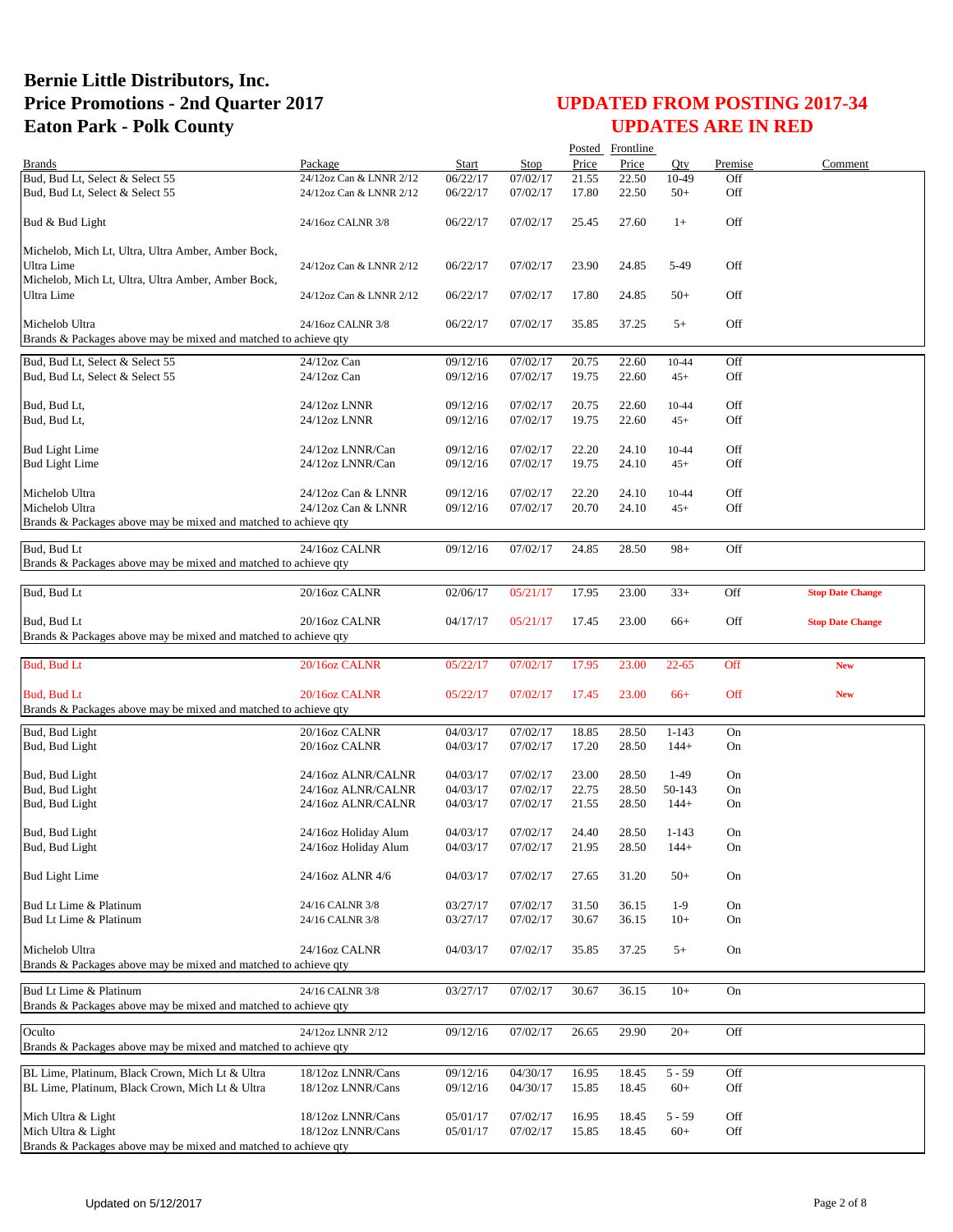|                                                                                      |                        |          |          |       | Posted Frontline |         |           |         |
|--------------------------------------------------------------------------------------|------------------------|----------|----------|-------|------------------|---------|-----------|---------|
| <b>Brands</b>                                                                        | Package                | Start    | Stop     | Price | Price            | Otv     | Premise   | Comment |
| Mich, Mic Lt, Ultra, Ultra Amber, Amberbock & Ultra                                  |                        |          |          |       |                  |         |           |         |
| <b>Lime Cactus</b>                                                                   | 24/12oz Can/LNNR 2/12  | 11/24/16 | 05/17/17 | 23.90 | 24.85            | $5+$    | Off       |         |
| Michelob Ultra                                                                       | 24/16oz CALNR 3/8      | 11/24/16 | 05/17/17 | 35.85 | 37.25            | $5+$    | Off       |         |
| Brands & Packages above may be mixed and matched to achieve gty                      |                        |          |          |       |                  |         |           |         |
| Mich, Mic Lt, Ultra, Ultra Amber, Amberbock & Ultra                                  |                        |          |          |       |                  |         |           |         |
| Lime Cactus                                                                          | 24/12oz Can/LNNR 2/12  | 05/29/17 | 06/21/17 | 23.90 | 24.85            | $5+$    | Off       |         |
| Michelob Ultra                                                                       | 24/16oz CALNR 3/8      | 05/29/17 | 06/21/17 | 35.85 | 37.25            | $5+$    | Off       |         |
| Brands & Packages above may be mixed and matched to achieve qty                      |                        |          |          |       |                  |         |           |         |
| BL Lime, Platinum, Black Crown & Landshark                                           | 24/12oz LNNR 2/12      | 09/12/16 | 07/02/17 | 20.45 | 24.10            | $10+$   | <b>ON</b> |         |
| BL Lime, Platinum & Landshark                                                        | 24/12oz Cans 2/12      | 09/12/16 | 07/02/17 | 20.45 | 24.10            | $10+$   | ON        |         |
| Brands & Packages above may be mixed and matched to achieve qty                      |                        |          |          |       |                  |         |           |         |
|                                                                                      |                        |          |          |       |                  |         |           |         |
| BL Lime, Platinum & Black Crown                                                      | 24/12oz Cans/LNNR 2/12 | 03/22/17 | 04/30/17 | 23.15 | 24.10            | $1+$    | Off       |         |
|                                                                                      |                        |          |          |       |                  |         |           |         |
| BLL Rita Family (Lime, Straw, Mango, Raz, Orange, Grape,<br>Peach & Seasonal)        | 24/8oz Can 2/12        | 03/22/17 | 04/30/17 | 23.15 | 24.10            | $1-6$   | Off       |         |
| BLL Rita Family (Lime, Straw, Mango, Raz, Orange, Grape,                             |                        |          |          |       |                  |         |           |         |
| Peach & Seasonal)                                                                    | 24/8oz Can 2/12        | 03/22/17 | 04/30/17 | 21.30 | 24.10            | $7+$    | Off       |         |
| Brands & Packages above may be mixed and matched to achieve qty                      |                        |          |          |       |                  |         |           |         |
| BL Lime, Platinum & Black Crown                                                      | 24/12oz Cans/LNNR 2/12 | 05/01/17 | 05/07/17 | 23.15 | 24.10            | $1+$    | Off       |         |
|                                                                                      |                        |          |          |       |                  |         |           |         |
| BLL Rita Family (Lime, Straw, Mango, Raz, Orange, Grape,                             |                        |          |          |       |                  |         |           |         |
| Peach & Seasonal)                                                                    | 24/8oz Can 2/12        | 05/01/17 | 05/07/17 | 23.15 | 24.10            | $1-6$   | Off       |         |
| BLL Rita Family (Lime, Straw, Mango, Raz, Orange, Grape,                             |                        |          |          |       |                  |         |           |         |
| Peach & Seasonal)                                                                    | 24/8oz Can 2/12        | 05/01/17 | 05/07/17 | 21.30 | 24.10            | $7-26$  | Off       |         |
| BLL Rita Family (Lime, Straw, Mango, Raz, Orange, Grape,<br>Peach & Seasonal)        | 24/8oz Can 2/12        | 05/01/17 | 05/07/17 | 13.70 | 24.10            | $27+$   | Off       |         |
| Brands & Packages above may be mixed and matched to achieve qty                      |                        |          |          |       |                  |         |           |         |
|                                                                                      |                        |          |          |       |                  |         |           |         |
| BL Lime, Platinum & Black Crown                                                      | 24/12oz Cans/LNNR 2/12 | 05/08/17 | 05/17/17 | 23.15 | 24.10            | $1+$    | Off       |         |
| BLL Rita Family (Lime, Straw, Mango, Raz, Orange, Grape,                             |                        |          |          |       |                  |         |           |         |
| Peach & Seasonal)                                                                    | 24/8oz Can 2/12        | 05/08/17 | 05/17/17 | 23.15 | 24.10            | $1-6$   | Off       |         |
| BLL Rita Family (Lime, Straw, Mango, Raz, Orange, Grape,                             |                        |          |          |       |                  |         |           |         |
| Peach & Seasonal)                                                                    | 24/8oz Can 2/12        | 05/08/17 | 05/17/17 | 21.30 | 24.10            | $7+$    | Off       |         |
| Brands & Packages above may be mixed and matched to achieve qty                      |                        |          |          |       |                  |         |           |         |
| BL Lime, Platinum & Black Crown                                                      | 24/12oz Cans/LNNR 2/12 | 05/29/17 | 06/25/17 | 23.15 | 24.10            | $1+$    | Off       |         |
|                                                                                      |                        |          |          |       |                  |         |           |         |
| BLL Rita Family (Lime, Straw, Mango, Raz, Orange, Grape,                             |                        |          |          |       |                  |         |           |         |
| Peach & Seasonal)                                                                    | 24/8oz Can 2/12        | 05/29/17 | 06/25/17 | 23.15 | 24.10            | $1-6$   | Off       |         |
| BLL Rita Family (Lime, Straw, Mango, Raz, Orange, Grape,                             |                        |          |          |       |                  |         |           |         |
| Peach & Seasonal)<br>Brands & Packages above may be mixed and matched to achieve qty | 24/8oz Can 2/12        | 05/29/17 | 06/25/17 | 21.30 | 24.10            | $7+$    | Off       |         |
|                                                                                      |                        |          |          |       |                  |         |           |         |
| BL Lime, Platinum & Black Crown                                                      | 24/12oz Cans/LNNR 2/12 | 06/26/17 | 07/02/17 | 23.15 | 24.10            | $1+$    | Off       |         |
| BLL Rita Family (Lime, Straw, Mango, Raz, Orange, Grape,                             |                        |          |          |       |                  |         |           |         |
| Peach & Seasonal)                                                                    | 24/8oz Can 2/12        | 06/26/17 | 07/02/17 | 23.15 | 24.10            | $1-6$   | Off       |         |
| BLL Rita Family (Lime, Straw, Mango, Raz, Orange, Grape,                             |                        |          |          |       |                  |         |           |         |
| Peach & Seasonal)                                                                    | 24/8oz Can 2/12        | 06/26/17 | 07/02/17 | 21.30 | 24.10            | $7-26$  | Off       |         |
| BLL Rita Family (Lime, Straw, Mango, Raz, Orange, Grape,                             |                        |          |          |       |                  |         |           |         |
| Peach & Seasonal)                                                                    | 24/8oz Can 2/12        | 06/26/17 | 07/02/17 | 13.70 | 24.10            | $27+$   | Off       |         |
| Brands & Packages above may be mixed and matched to achieve qty                      |                        |          |          |       |                  |         |           |         |
| Bud Light Lime, Platinum & Black Crown                                               | 24/12oz LNNR 4/6       | 04/03/17 | 04/30/17 | 21.60 | 24.55            | $10+$   | Off       |         |
| Brands & Packages above may be mixed and matched to achieve qty                      |                        |          |          |       |                  |         |           |         |
|                                                                                      |                        |          |          |       |                  |         |           |         |
| Bud Lt Platinum & Black Crown                                                        | 24/12oz LNNR 4/6       | 05/01/17 | 05/07/17 | 21.60 | 24.55            | $10+$   | Off       |         |
|                                                                                      |                        |          |          |       |                  |         |           |         |
| <b>Bud Light Lime</b>                                                                | 24/12oz LNNR 4/6       | 05/01/17 | 05/07/17 | 21.60 | 24.55            | $10-14$ | Off       |         |
| <b>Bud Light Lime</b>                                                                | 24/12oz LNNR 4/6       | 05/01/17 | 05/07/17 | 15.50 | 24.55            | $15+$   | Off       |         |
| Brands & Packages above may be mixed and matched to achieve qty                      |                        |          |          |       |                  |         |           |         |
| Bud Light Lime, Platinum & Black Crown                                               | 24/12oz LNNR 4/6       | 05/08/17 | 07/02/17 | 21.60 | 24.55            | $10+$   | Off       |         |
| Brands & Packages above may be mixed and matched to achieve qty                      |                        |          |          |       |                  |         |           |         |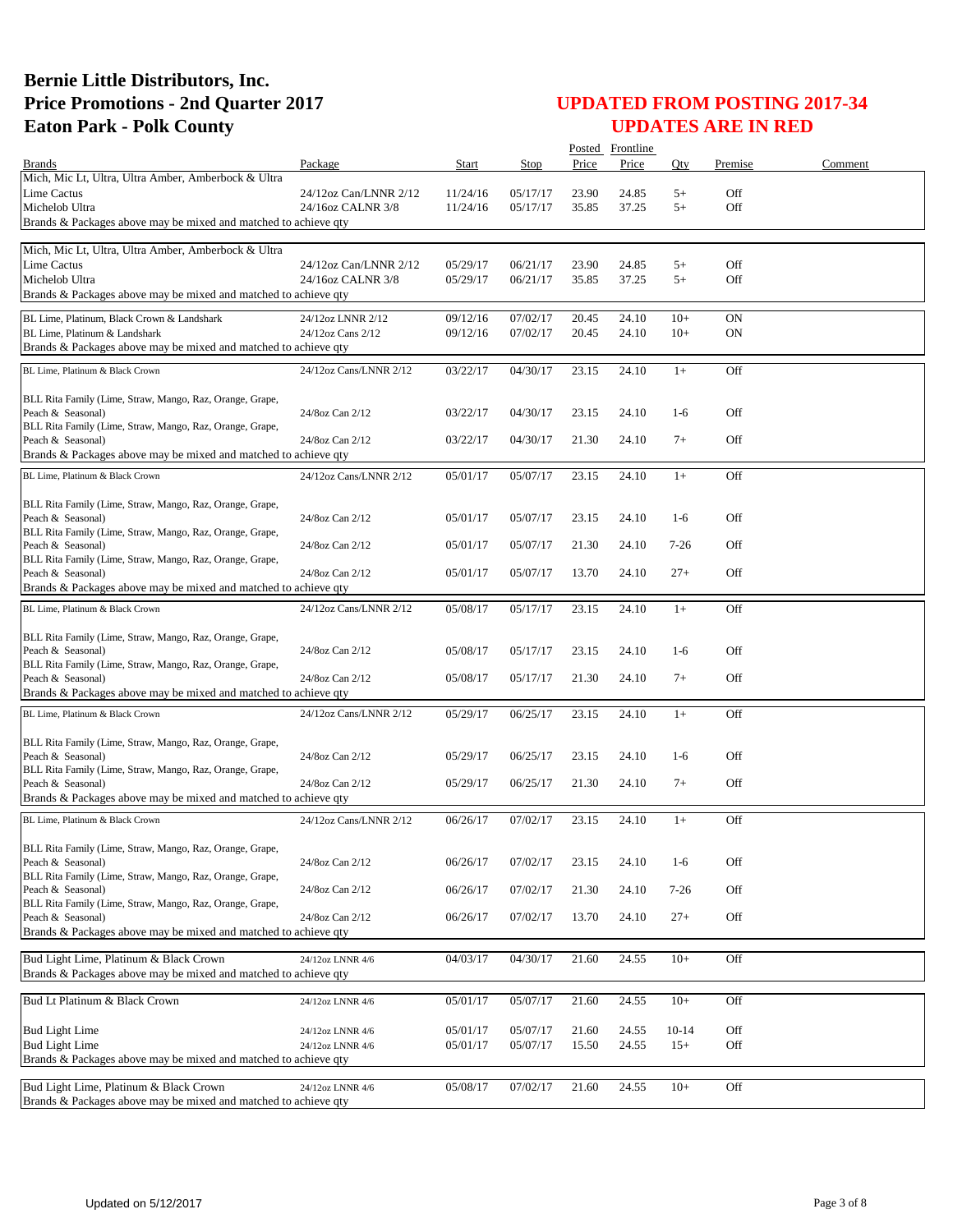|                                                                                                                      |                     |          |             |         | Posted Frontline |         |         |         |
|----------------------------------------------------------------------------------------------------------------------|---------------------|----------|-------------|---------|------------------|---------|---------|---------|
| <b>Brands</b>                                                                                                        | Package             | Start    | <b>Stop</b> | Price   | Price            | Oty     | Premise | Comment |
| Busch, Busch Lt, Nat Lt, Nat Ice & Rolling Rock                                                                      | 24/12oz Can S/C     | 01/16/17 | 07/02/17    | 15.35   | 17.00            | 15-76   | Off     |         |
| Busch, Busch Lt, Nat Lt, Nat Ice & Rolling Rock                                                                      | $24/12$ oz Can S/C  | 01/16/17 | 07/02/17    | 13.80   | 17.00            | $77+$   | Off     |         |
| Natty Daddy                                                                                                          | $24/12$ oz Can S/C  | 01/16/17 | 07/02/17    | 15.35   | 16.10            | $1 - 4$ | Off     |         |
| Natty Daddy                                                                                                          | 24/12oz Can S/C     | 01/16/17 | 07/02/17    | 14.35   | 16.10            | 5-76    | Off     |         |
| Natty Daddy                                                                                                          | 24/12oz Can S/C     | 01/16/17 | 07/02/17    | 13.80   | 16.10            | $77+$   | Off     |         |
| Brands & Packages above may be mixed and matched to achieve qty                                                      |                     |          |             |         |                  |         |         |         |
|                                                                                                                      |                     |          |             |         |                  |         |         |         |
| Busch, Busch Lt, Nat Lt, Nat Ice, Bud Ice, Rolling Rock                                                              |                     |          |             |         |                  |         |         |         |
| & Busch Ice                                                                                                          | 18/12oz Cans/LNNR   | 04/03/17 | 04/16/17    | 10.95   | 12.40            | 20-39   | Off     |         |
| Busch, Busch Lt, Nat Lt, Nat Ice, Bud Ice, Rolling Rock                                                              |                     |          |             |         |                  |         |         |         |
| & Busch Ice                                                                                                          | 18/12oz Cans/LNNR   | 04/03/17 | 04/16/17    | 9.35    | 12.40            | $40+$   | Off     |         |
| Brands & Packages above may be mixed and matched to achieve qty                                                      |                     |          |             |         |                  |         |         |         |
| Busch, Busch Lt, Nat Lt, Nat Ice, Bud Ice, Rolling Rock                                                              |                     |          |             |         |                  |         |         |         |
| & Busch Ice                                                                                                          | 18/12oz Cans/LNNR   | 04/17/17 | 07/02/17    | 9.35    | 12.40            | $40+$   | Off     |         |
| Brands & Packages above may be mixed and matched to achieve qty                                                      |                     |          |             |         |                  |         |         |         |
|                                                                                                                      |                     |          |             |         |                  |         |         |         |
| King Cobra & High Gravity                                                                                            | 24/16oz Can 6/4     | 09/12/16 | 07/02/17    | 17.75   | 19.55            | $5+$    | Off     |         |
| Brands & Packages above may be mixed and matched to achieve qty                                                      |                     |          |             |         |                  |         |         |         |
|                                                                                                                      |                     |          |             |         |                  |         |         |         |
| Spiked Seltzer Family (Lime, Orange, Gpfrt, Cran)<br>Brands & Packages above may be mixed and matched to achieve qty | 24/12oz LNR-Can 4/6 | 04/24/17 | 04/29/17    | \$19.20 | \$28.50          | $5+$    | Off     |         |
|                                                                                                                      |                     |          |             |         |                  |         |         |         |
| Shock Top & Shock Top Sampler                                                                                        | 24/12oz LNNR        | 09/12/16 | 07/02/17    | 19.70   | 27.75            | $56+$   | Off     |         |
| Shock Top & Shock Top Lemon                                                                                          |                     |          |             |         |                  | $50+$   | Off     |         |
|                                                                                                                      | $15/12$ oz Can      | 09/12/16 | 07/02/17    | 13.65   | 15.25            |         |         |         |
| Shock Top & Shock Top Lemon                                                                                          | 30/12oz Can 2/15    | 09/12/16 | 07/02/17    | 25.70   | 28.90            | $25+$   | Off     |         |
| Shock Top, Apple Wheat, Lemon, Pumpkin, Rasp, IPA, Winter                                                            |                     |          |             |         |                  |         |         |         |
| Combo, Choc, Pretzel, Ginger, Ruby Red                                                                               | 24/12oz LNNR 4/6    | 03/13/17 | 06/10/17    | 27.10   | 27.75            | $1-19$  | Off     |         |
| Shock Top, Apple Wheat, Lemon, Pumpkin, Rasp, IPA, Winter<br>Combo, Choc, Pretzel, Ginger, Ruby Red                  | 24/12oz LNNR 4/6    | 03/13/17 | 06/10/17    | 26.10   | 27.75            | 20-55   | Off     |         |
| Shock Top, Apple Wheat, Lemon, Pumpkin, Rasp, IPA, Winter                                                            |                     |          |             |         |                  |         |         |         |
| Combo, Choc, Pretzel, Ginger, Ruby Red                                                                               | 24/12oz LNNR 4/6    | 03/13/17 | 06/10/17    | 25.10   | 27.75            | 56-111  | Off     |         |
| Shock Top, Apple Wheat, Lemon, Pumpkin, Rasp, IPA, Winter<br>Combo, Choc, Pretzel, Ginger, Ruby Red                  | 24/12oz LNNR 4/6    | 03/13/17 | 06/10/17    | 24.10   | 27.75            | $112+$  | Off     |         |
| Brands & Packages above may be mixed and matched to achieve qty                                                      |                     |          |             |         |                  |         |         |         |
|                                                                                                                      |                     |          |             |         |                  |         |         |         |
| Shock Top, Apple Wheat, Lemon, Pumpkin, Rasp, IPA, Winter<br>Combo, Choc, Pretzel, Ginger, Ruby Red                  | 24/12oz LNNR 4/6    | 06/12/17 | 06/18/17    | 27.10   | 27.75            | $1-19$  | Off     |         |
| Shock Top, Apple Wheat, Lemon, Pumpkin, Rasp, IPA, Winter                                                            |                     |          |             |         |                  |         |         |         |
| Combo, Choc, Pretzel, Ginger, Ruby Red                                                                               | 24/12oz LNNR 4/6    | 06/12/17 | 06/18/17    | 19.20   | 27.75            | $20+$   | Off     |         |
| Brands & Packages above may be mixed and matched to achieve qty                                                      |                     |          |             |         |                  |         |         |         |
| Shock Top, Apple Wheat, Lemon, Pumpkin, Rasp, IPA, Winter                                                            |                     |          |             |         |                  |         |         |         |
| Combo, Choc, Pretzel, Ginger, Ruby Red                                                                               | 24/12oz LNNR 4/6    | 06/19/17 | 09/02/17    | 27.10   | 27.75            | $1-19$  | Off     |         |
| Shock Top, Apple Wheat, Lemon, Pumpkin, Rasp, IPA, Winter                                                            |                     |          |             |         |                  |         |         |         |
| Combo, Choc, Pretzel, Ginger, Ruby Red<br>Shock Top, Apple Wheat, Lemon, Pumpkin, Rasp, IPA, Winter                  | 24/12oz LNNR 4/6    | 06/19/17 | 09/02/17    | 26.10   | 27.75            | 20-55   | Off     |         |
| Combo, Choc, Pretzel, Ginger, Ruby Red                                                                               | 24/12oz LNNR 4/6    | 06/19/17 | 09/02/17    | 25.10   | 27.75            | 56-111  | Off     |         |
| Shock Top, Apple Wheat, Lemon, Pumpkin, Rasp, IPA, Winter                                                            |                     |          |             |         |                  |         |         |         |
| Combo, Choc, Pretzel, Ginger, Ruby Red                                                                               | 24/12oz LNNR 4/6    | 06/19/17 | 09/02/17    | 24.10   | 27.75            | $112+$  | Off     |         |
| Brands & Packages above may be mixed and matched to achieve qty                                                      |                     |          |             |         |                  |         |         |         |
| Wild Blue & Redbridge                                                                                                | 24/12oz LNNR 4/6    | 11/14/16 | 07/02/17    | 28.65   | 29.35            | $28+$   | Off     |         |
| Brands & Packages above may be mixed and matched to achieve qty                                                      |                     |          |             |         |                  |         |         |         |
|                                                                                                                      |                     |          |             |         |                  |         |         |         |
| Kirin Ichiban & Kirin Light                                                                                          | 24/12oz LNNR 4/6    | 11/14/16 | 07/02/17    | 23.50   | 27.75            | $10+$   | Off     |         |
| Brands & Packages above may be mixed and matched to achieve qty                                                      |                     |          |             |         |                  |         |         |         |
|                                                                                                                      |                     |          |             |         |                  |         |         |         |
| Becks, Lt, Dark, Oktob, Sapphire, Becks NA & Bass                                                                    | 24/12oz LNNR 4/6    | 09/12/16 | 05/21/17    | 22.05   | 24.55            | 56-111  | Off     |         |
| Becks, Lt, Dark, Oktob, Sapphire, Becks NA & Bass<br>Brands & Packages above may be mixed and matched to achieve qty | 24/12oz LNNR 4/6    | 09/12/16 | 05/21/17    | 19.80   | 24.55            | $112+$  | Off     |         |
|                                                                                                                      |                     |          |             |         |                  |         |         |         |
| Becks, Lt, Dark, Oktob, Sapphire                                                                                     | 24/12oz LNNR 4/6    | 05/22/17 | 05/28/17    | 15.85   | 24.55            | $20+$   | Off     |         |
|                                                                                                                      |                     |          |             |         |                  |         |         |         |
| Bass Ale & Beck's NA                                                                                                 | 24/12oz LNNR 4/6    | 05/22/17 | 05/28/17    | 22.05   | 24.55            | 56-111  | Off     |         |
| Bass Ale & Beck's NA<br>Brands & Packages above may be mixed and matched to achieve qty                              | 24/12oz LNNR 4/6    | 05/22/17 | 05/28/17    | 19.80   | 24.55            | $112+$  | Off     |         |
|                                                                                                                      |                     |          |             |         |                  |         |         |         |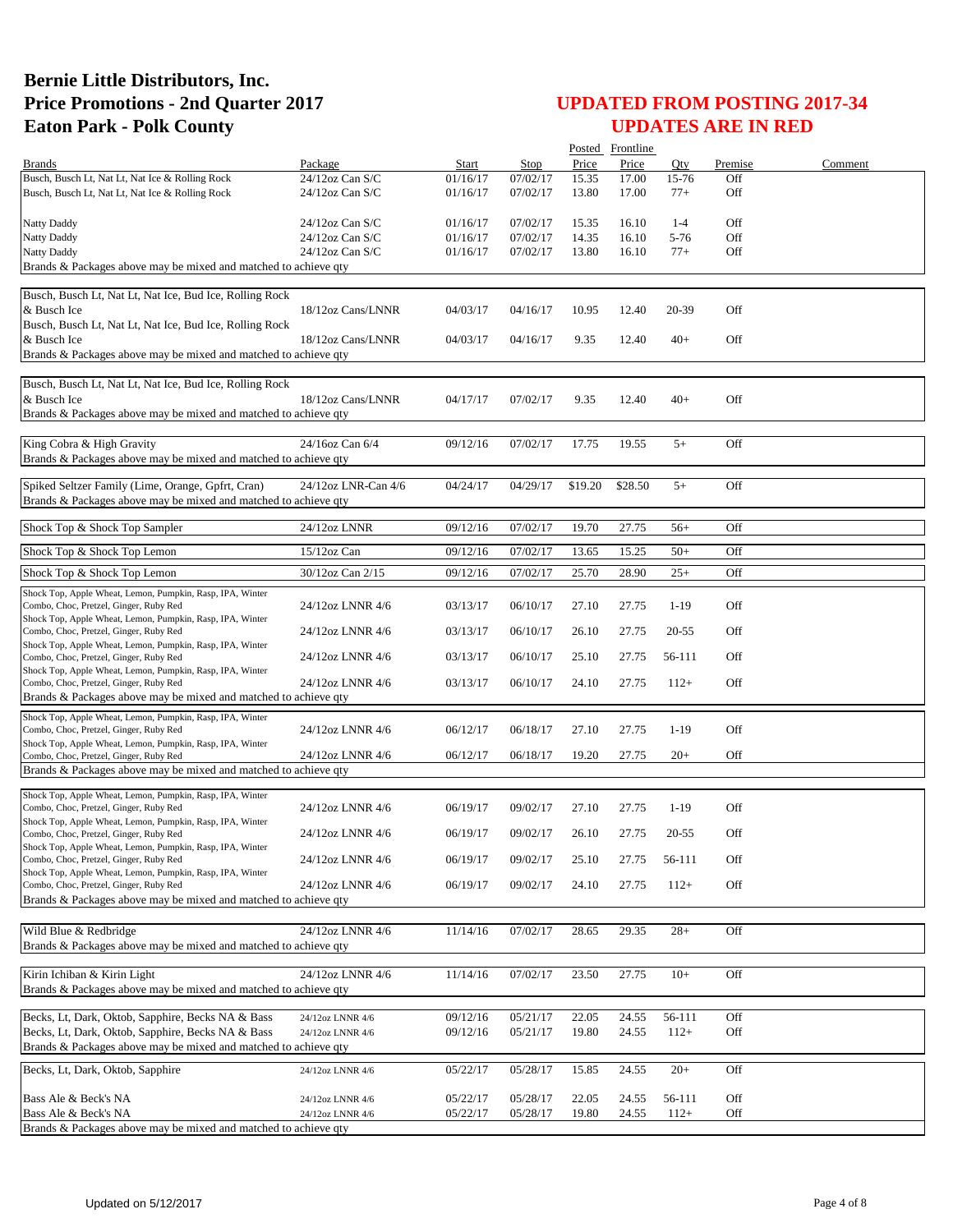|                                                                 |                            |          |             |       | Posted Frontline |        |         |         |
|-----------------------------------------------------------------|----------------------------|----------|-------------|-------|------------------|--------|---------|---------|
| <b>Brands</b>                                                   | Package                    | Start    | <b>Stop</b> | Price | Price            | Oty    | Premise | Comment |
| Becks, Lt, Dark, Oktob, Sapphire, Becks NA & Bass               | 24/12oz LNNR 4/6           | 05/29/17 | 07/02/17    | 22.05 | 24.55            | 56-111 | Off     |         |
| Becks, Lt, Dark, Oktob, Sapphire, Becks NA & Bass               | 24/12oz LNNR 4/6           | 05/29/17 | 07/02/17    | 19.80 | 24.55            | $112+$ | Off     |         |
| Brands & Packages above may be mixed and matched to achieve qty |                            |          |             |       |                  |        |         |         |
| Becks, Light, Dark, Oktoberfest, Sapphire & Bass                | 24/12oz LNNR/CAN 2/12      | 03/06/17 | 04/16/17    | 20.35 | 24.10            | 56-111 | Off     |         |
| Becks, Light, Dark, Oktoberfest, Sapphire & Bass                | 24/12oz LNNR/CAN 2/12      | 03/06/17 | 04/16/17    | 19.80 | 24.10            | $112+$ | Off     |         |
|                                                                 |                            |          |             |       |                  |        |         |         |
| Land Shark                                                      | 24/12oz LNNR/CAN 2/12      | 03/06/17 | 04/16/17    | 22.15 | 24.10            | 56-111 | Off     |         |
| Land Shark                                                      | 24/12oz LNNR/CAN 2/12      | 03/06/17 | 04/16/17    | 20.35 | 24.10            | $112+$ | Off     |         |
| Brands & Packages above may be mixed and matched to achieve qty |                            |          |             |       |                  |        |         |         |
| Becks, Light, Dark, Oktoberfest, Sapphire & Bass                | 24/12oz LNNR/CAN 2/12      | 04/17/17 | 04/23/17    | 19.20 | 24.10            | $10+$  | Off     |         |
|                                                                 |                            |          |             |       |                  |        |         |         |
| <b>Land Shark</b>                                               | 24/12oz LNNR/CAN 2/12      | 04/17/17 | 04/23/17    | 19.20 | 24.10            | $10+$  | Off     |         |
| Brands & Packages above may be mixed and matched to achieve qty |                            |          |             |       |                  |        |         |         |
|                                                                 |                            |          |             |       |                  |        |         |         |
| Becks, Light, Dark, Oktoberfest, Sapphire & Bass                | 24/12oz LNNR/CAN 2/12      | 04/24/17 | 05/07/17    | 20.35 | 24.10            | 56-111 | Off     |         |
| Becks, Light, Dark, Oktoberfest, Sapphire & Bass                | 24/12oz LNNR/CAN 2/12      | 04/24/17 | 05/07/17    | 19.80 | 24.10            | $112+$ | Off     |         |
| Land Shark                                                      | 24/12oz LNNR/CAN 2/12      | 04/24/17 | 05/07/17    | 22.15 | 24.10            | 56-111 | Off     |         |
| <b>Land Shark</b>                                               | 24/12oz LNNR/CAN 2/12      | 04/24/17 | 05/07/17    | 20.35 | 24.10            | $112+$ | Off     |         |
| Brands & Packages above may be mixed and matched to achieve qty |                            |          |             |       |                  |        |         |         |
|                                                                 |                            |          |             |       |                  |        |         |         |
| Becks, Light, Dark, Oktoberfest, Sapphire & Bass                | 24/12oz LNNR/CAN 2/12      | 05/08/17 | 05/14/17    | 19.20 | 24.10            | $10+$  | Off     |         |
| <b>Beck's Pilsner</b>                                           | 24/16oz CALNR 3/8          | 05/08/17 | 05/14/17    | 28.80 | 36.15            | $10+$  | Off     |         |
|                                                                 |                            |          |             |       |                  |        |         |         |
| <b>Land Shark</b>                                               | 24/12oz LNNR/CAN 2/12      | 05/08/17 | 05/14/17    | 19.20 | 24.10            | $10+$  | Off     |         |
| Brands & Packages above may be mixed and matched to achieve qty |                            |          |             |       |                  |        |         |         |
|                                                                 |                            |          |             |       |                  |        |         |         |
| Becks, Light, Dark, Oktoberfest, Sapphire & Bass                | 24/12oz LNNR/CAN 2/12      | 05/15/17 | 06/11/17    | 20.35 | 24.10            | 56-111 | Off     |         |
| Becks, Light, Dark, Oktoberfest, Sapphire & Bass                | 24/12oz LNNR/CAN 2/12      | 05/15/17 | 06/11/17    | 19.80 | 24.10            | $112+$ | Off     |         |
| Beck's Pilsner                                                  | 24/16oz CALNR 3/8          | 05/15/17 | 06/11/17    | 30.52 | 36.15            | 56-111 | Off     |         |
| Beck's Pilsner                                                  | 24/16oz CALNR 3/8          | 05/15/17 | 06/11/17    | 29.70 | 36.15            | $112+$ | Off     |         |
|                                                                 |                            |          |             |       |                  |        |         |         |
| <b>Land Shark</b>                                               | 24/12oz LNNR/CAN 2/12      | 05/15/17 | 06/11/17    | 22.15 | 24.10            | 56-111 | Off     |         |
| Land Shark                                                      | 24/12oz LNNR/CAN 2/12      | 05/15/17 | 06/11/17    | 20.35 | 24.10            | $112+$ | Off     |         |
| Brands & Packages above may be mixed and matched to achieve qty |                            |          |             |       |                  |        |         |         |
| Becks, Light, Dark, Oktoberfest, Sapphire & Bass                | 24/12oz LNNR/CAN 2/12      | 06/12/17 | 06/18/17    | 20.20 | 24.10            | $10+$  | Off     |         |
|                                                                 |                            |          |             |       |                  |        |         |         |
| Beck's Pilsner                                                  | 24/16oz CALNR 3/8          | 06/12/17 | 06/18/17    | 28.80 | 36.15            | $10+$  | Off     |         |
|                                                                 |                            |          |             |       |                  |        |         |         |
| Land Shark                                                      | 24/12oz LNNR/CAN 2/12      | 06/12/17 | 06/18/17    | 20.20 | 24.10            | $10+$  | Off     |         |
| Brands & Packages above may be mixed and matched to achieve qty |                            |          |             |       |                  |        |         |         |
| Becks, Light, Dark, Oktoberfest, Sapphire & Bass                | 24/12oz LNNR/CAN 2/12      | 06/19/17 | 07/09/17    | 20.35 | 24.10            | 56-111 | Off     |         |
| Becks, Light, Dark, Oktoberfest, Sapphire & Bass                | 24/12oz LNNR/CAN 2/12      | 06/19/17 | 07/09/17    | 19.80 | 24.10            | $112+$ | Off     |         |
|                                                                 |                            |          |             |       |                  |        |         |         |
| Beck's Pilsner                                                  | 24/16oz CALNR 3/8          | 06/19/17 | 07/09/17    | 30.52 | 36.15            | 56-111 | Off     |         |
| Beck's Pilsner                                                  | 24/16oz CALNR 3/8          | 06/19/17 | 07/09/17    | 29.70 | 36.15            | $112+$ | Off     |         |
|                                                                 |                            |          |             |       |                  |        |         |         |
| <b>Land Shark</b>                                               | 24/12oz LNNR/CAN 2/12      | 06/19/17 | 07/09/17    | 22.15 | 24.10            | 56-111 | Off     |         |
| <b>Land Shark</b>                                               | $24/12$ oz LNNR/CAN $2/12$ | 06/19/17 | 07/09/17    | 20.35 | 24.10            | $112+$ | Off     |         |
| Brands & Packages above may be mixed and matched to achieve qty |                            |          |             |       |                  |        |         |         |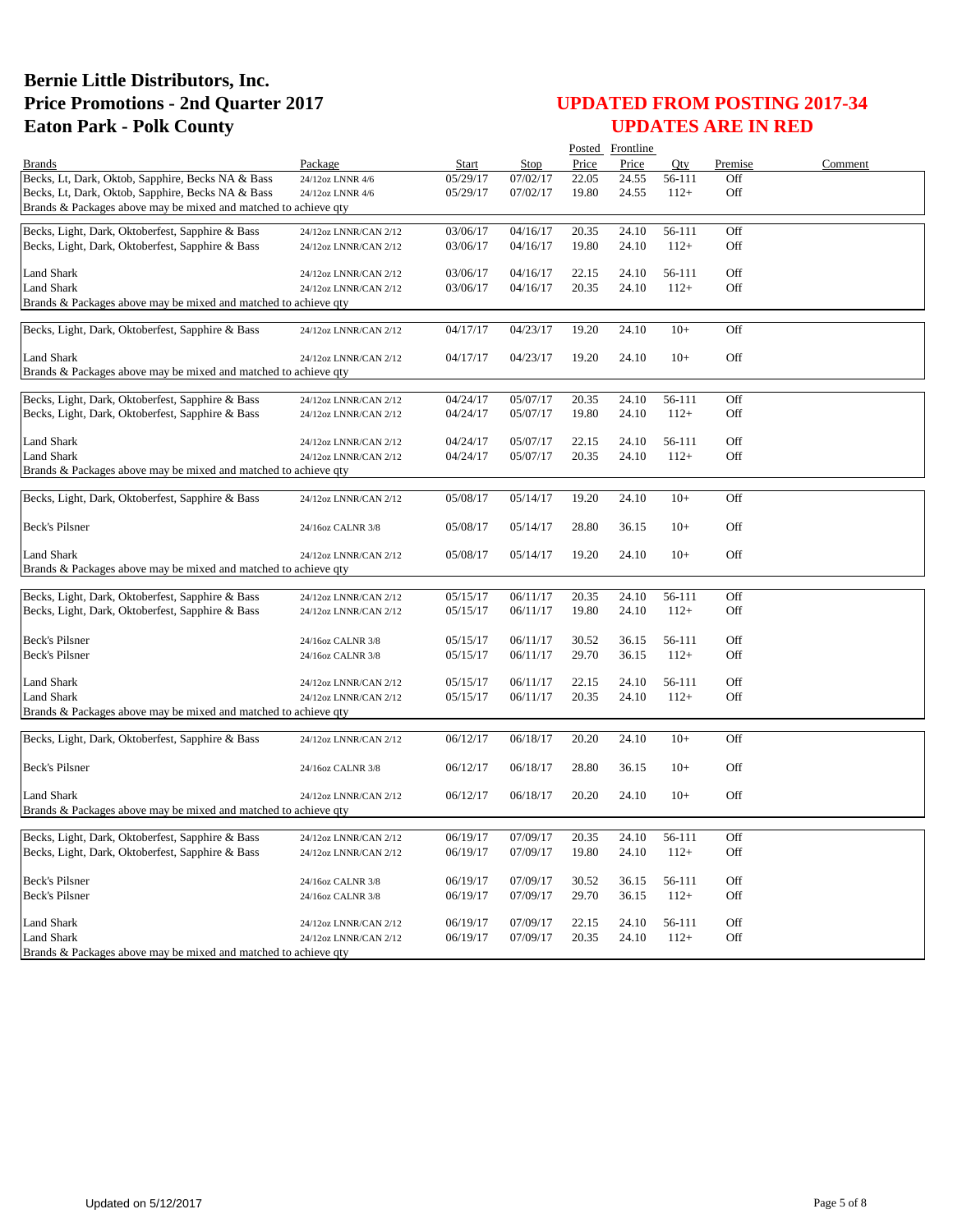|                                                                                                                                       |                      |              |             |       | Posted Frontline |           |         |         |
|---------------------------------------------------------------------------------------------------------------------------------------|----------------------|--------------|-------------|-------|------------------|-----------|---------|---------|
| <b>Brands</b>                                                                                                                         | Package              | <b>Start</b> | <b>Stop</b> | Price | Price            | Qty       | Premise | Comment |
| Beck's, Sapphire, Black Crown, BL Lime, Platinum,                                                                                     |                      |              |             |       |                  |           |         |         |
| Michelob Ultra & Landshark                                                                                                            | 24/16oz CAN 6/4      | 02/06/17     | 07/02/17    | 25.75 | 28.00            | $1-2$     | Off     |         |
| Beck's, Sapphire, Black Crown, BL Lime, Platinum,                                                                                     |                      |              |             |       |                  |           |         |         |
| Michelob Ultra & Landshark                                                                                                            | 24/16oz CAN 6/4      | 02/06/17     | 07/02/17    | 24.90 | 28.00            | $3+$      | Off     |         |
|                                                                                                                                       |                      |              |             |       |                  |           |         |         |
| Shock Top, Apple, Lemon, Pumpkin, Shockolate &                                                                                        |                      |              |             |       |                  |           |         |         |
| <b>Twisted Pretzel</b>                                                                                                                | 24/16oz CAN 6/4      | 02/06/17     | 07/02/17    | 29.80 | 33.50            | $1 - 2$   | Off     |         |
| Shock Top, Apple, Lemon, Pumpkin, Shockolate &                                                                                        |                      |              |             |       |                  |           |         |         |
| <b>Twisted Pretzel</b>                                                                                                                | 24/16oz CAN 6/4      | 02/06/17     | 07/02/17    | 24.90 | 33.50            | $3+$      | Off     |         |
|                                                                                                                                       |                      |              |             |       |                  |           |         |         |
| Goose 312, IPA, Green Line & Four Star Pilsner                                                                                        | 24/16oz CAN 6/4      | 02/06/17     | 07/02/17    | 29.80 | 31.95            | $1-2$     | Off     |         |
| Goose 312, IPA, Green Line & Four Star Pilsner                                                                                        | 24/16oz CAN 6/4      | 02/06/17     | 07/02/17    | 24.90 | 31.95            | $3+$      | Off     |         |
|                                                                                                                                       |                      |              |             |       |                  |           |         |         |
| Bud Chelada, Bud Lt Chelada                                                                                                           | 24/16oz Can 6/4      | 02/06/17     | 07/02/17    | 29.80 | 33.50            | $1+$      | Off     |         |
|                                                                                                                                       |                      |              |             |       |                  |           |         |         |
| Rita Splash (Lime, Strawberry & Pineapple)                                                                                            | 24/16oz CAN 4/6      | 02/06/17     | 07/02/17    | 29.80 | 37.50            | $1+$      | Off     |         |
|                                                                                                                                       |                      |              |             |       |                  |           |         |         |
| BL Lime Rita Family & Oculto                                                                                                          | 24/16oz CAN 6/4      | 02/06/17     | 07/02/17    | 29.80 | 37.50            | $1+$      | Off     |         |
| Brands & Packages above may be mixed and matched to achieve qty                                                                       |                      |              |             |       |                  |           |         |         |
|                                                                                                                                       |                      |              |             |       |                  |           |         |         |
| <b>Boddington's Pub</b>                                                                                                               | 24/16oz CAN 6/4      | 01/04/16     | 07/02/17    | 39.15 | 41.75            | $72+$     | Off     |         |
| BP Blueberry, Oktoberfest, Pumpkin, Summer, Winter, Spring,                                                                           |                      |              |             |       |                  |           |         |         |
| Toasted Lager, Hoptical Illusion, Mosaic Session IPA & Honey                                                                          |                      |              |             |       |                  |           |         |         |
| Robber                                                                                                                                | 24/12oz LNNR 4/6     | 03/20/17     | 06/18/17    | 27.70 | 30.90            | $25 - 55$ | Off     |         |
| BP Blueberry, Oktoberfest, Pumpkin, Summer, Winter, Spring,                                                                           |                      |              |             |       |                  |           |         |         |
| Toasted Lager, Hoptical Illusion, Mosaic Session IPA & Honey<br>Robber                                                                | 24/12oz LNNR 4/6     | 03/20/17     | 06/18/17    | 26.70 | 30.90            | $56+$     | Off     |         |
|                                                                                                                                       |                      |              |             |       |                  |           |         |         |
| Goose 312, 312 Pale Ale, Honkers, IPA, Winter, Summer, Harvest                                                                        |                      |              |             |       |                  |           |         |         |
| Ale, Sixth Day, Endless IPA, Rambler IPA, Oktob, 10 Hills Pale Ale,                                                                   |                      |              |             |       |                  |           |         |         |
| Four Star, Green Line, Preseason                                                                                                      | 24/12oz LNNR/Can 4/6 | 03/20/17     | 06/18/17    | 27.70 | 30.90            | $25 - 55$ | Off     |         |
| Goose 312, 312 Pale Ale, Honkers, IPA, Winter, Summer, Harvest                                                                        |                      |              |             |       |                  |           |         |         |
| Ale, Sixth Day, Endless IPA, Rambler IPA, Oktob, 10 Hills Pale Ale,                                                                   |                      |              |             |       |                  |           |         |         |
| Four Star, Green Line, Preseason                                                                                                      | 24/12oz LNNR/Can 4/6 | 03/20/17     | 06/18/17    | 26.70 | 30.90            | $56+$     | Off     |         |
| Brands & Packages above may be mixed and matched to achieve qty                                                                       |                      |              |             |       |                  |           |         |         |
| BP Blueberry, Oktoberfest, Pumpkin, Summer, Winter, Spring,                                                                           |                      |              |             |       |                  |           |         |         |
| Toasted Lager, Hoptical Illusion, Mosaic Session IPA & Honey                                                                          |                      |              |             |       |                  |           |         |         |
| Robber                                                                                                                                | 24/12oz LNNR 4/6     | 06/19/17     | 06/25/17    | 19.20 | 30.90            | $10+$     | Off     |         |
|                                                                                                                                       |                      |              |             |       |                  |           |         |         |
| Goose 312, 312 Pale Ale, Honkers, IPA, Winter, Summer, Harvest                                                                        |                      |              |             |       |                  |           |         |         |
| Ale, Sixth Day, Endless IPA, Rambler IPA, Oktob, 10 Hills Pale Ale,                                                                   |                      |              |             |       |                  |           |         |         |
| Four Star, Green Line, Preseason                                                                                                      | 24/12oz LNNR/Can 4/6 | 06/19/17     | 06/25/17    | 27.70 | 30.90            | $25 - 55$ | Off     |         |
| Goose 312, 312 Pale Ale, Honkers, IPA, Winter, Summer, Harvest<br>Ale, Sixth Day, Endless IPA, Rambler IPA, Oktob, 10 Hills Pale Ale, |                      |              |             |       |                  |           |         |         |
| Four Star, Green Line, Preseason                                                                                                      | 24/12oz LNNR/Can 4/6 | 06/19/17     | 06/25/17    | 26.70 | 30.90            | $56+$     | Off     |         |
| Brands & Packages above may be mixed and matched to achieve qty                                                                       |                      |              |             |       |                  |           |         |         |
|                                                                                                                                       |                      |              |             |       |                  |           |         |         |
| BP Blueberry, Oktoberfest, Pumpkin, Summer, Winter, Spring,<br>Toasted Lager, Hoptical Illusion, Mosaic Session IPA & Honey           |                      |              |             |       |                  |           |         |         |
| Robber                                                                                                                                | 24/12oz LNNR 4/6     | 06/26/17     | 09/30/17    | 27.70 | 30.90            | $25 - 55$ | Off     |         |
| BP Blueberry, Oktoberfest, Pumpkin, Summer, Winter, Spring,                                                                           |                      |              |             |       |                  |           |         |         |
| Toasted Lager, Hoptical Illusion, Mosaic Session IPA & Honey                                                                          |                      |              |             |       |                  |           |         |         |
| Robber                                                                                                                                | 24/12oz LNNR 4/6     | 06/26/17     | 09/30/17    | 26.70 | 30.90            | $56+$     | Off     |         |
|                                                                                                                                       |                      |              |             |       |                  |           |         |         |
| Goose 312, 312 Pale Ale, Honkers, IPA, Winter, Summer, Harvest                                                                        |                      |              |             |       |                  |           |         |         |
| Ale, Sixth Day, Endless IPA, Rambler IPA, Oktob, 10 Hills Pale Ale,<br>Four Star, Green Line, Preseason                               | 24/12oz LNNR/Can 4/6 | 06/26/17     | 09/30/17    | 27.70 | 30.90            | $25 - 55$ | Off     |         |
| Goose 312, 312 Pale Ale, Honkers, IPA, Winter, Summer, Harvest                                                                        |                      |              |             |       |                  |           |         |         |
| Ale, Sixth Day, Endless IPA, Rambler IPA, Oktob, 10 Hills Pale Ale,                                                                   |                      |              |             |       |                  |           |         |         |
| Four Star, Green Line, Preseason                                                                                                      | 24/12oz LNNR/Can 4/6 | 06/26/17     | 09/30/17    | 26.70 | 30.90            | $56+$     | Off     |         |
| Brands & Packages above may be mixed and matched to achieve gty                                                                       |                      |              |             |       |                  |           |         |         |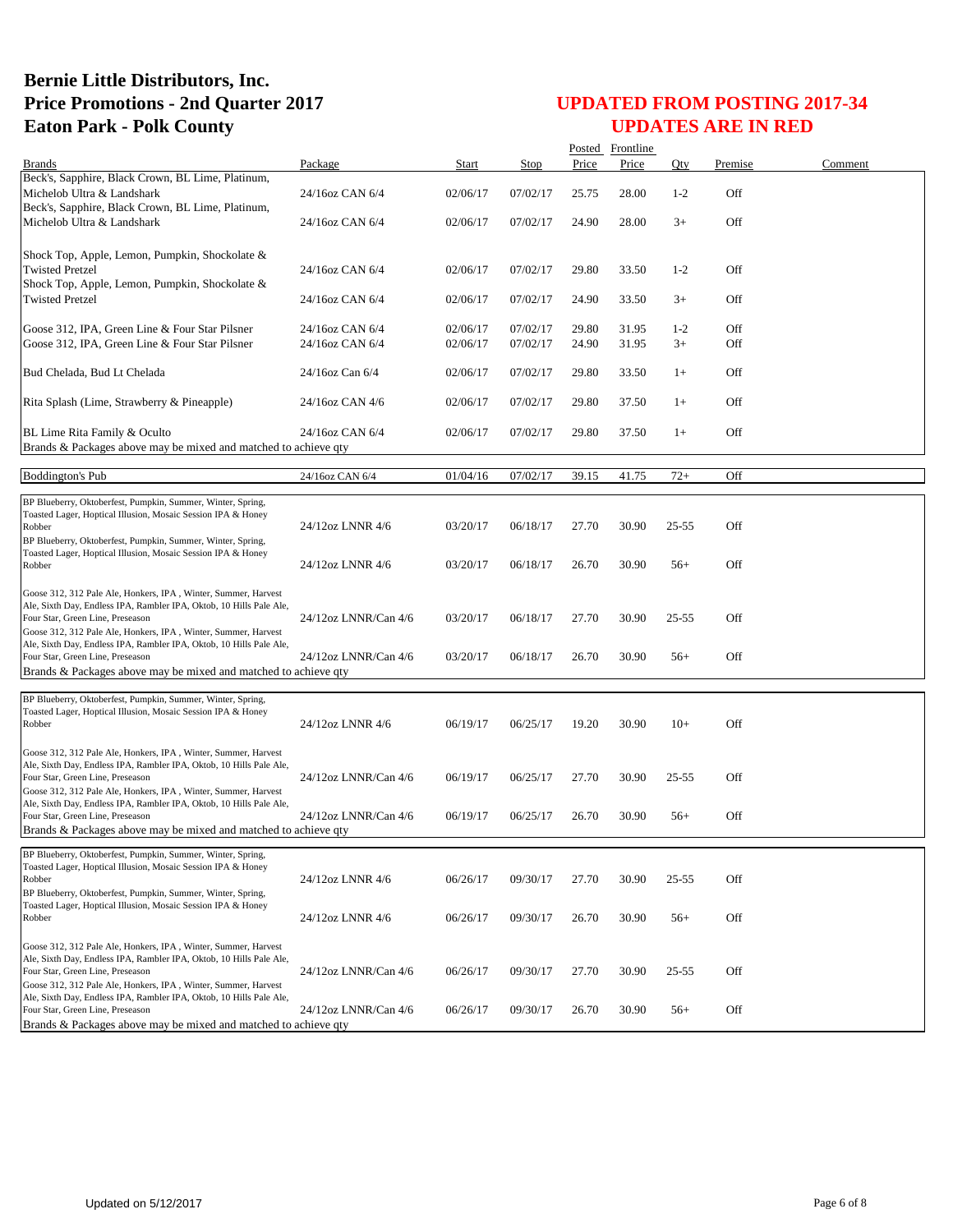|                                                                                                                  |                                                 |                      |                      |                | Posted Frontline |                   |            |         |
|------------------------------------------------------------------------------------------------------------------|-------------------------------------------------|----------------------|----------------------|----------------|------------------|-------------------|------------|---------|
| <b>Brands</b>                                                                                                    | Package                                         | Start                | Stop                 | Price          | Price            | Oty               | Premise    | Comment |
| Shock Top, Wheat IPA, Lemon, Pumpkin, Variety, Apple, Winter,<br>Honey Bourbon, Choc, Pretzel, Ginger & Ruby Red | 24/12oz LNNR/Can 2/12                           | 01/23/17             | 07/02/17             | 24.60          | 27.75            | 14-55             | Off        |         |
| Shock Top, Wheat IPA, Lemon, Pumpkin, Variety, Apple, Winter,                                                    |                                                 |                      |                      |                |                  |                   |            |         |
| Honey Bourbon, Choc, Pretzel, Ginger & Ruby Red<br>Shock Top, Wheat IPA, Lemon, Pumpkin, Variety, Apple, Winter, | 24/12oz LNNR/Can 2/12                           | 01/23/17             | 07/02/17             | 23.60          | 27.75            | 56-111            | Off        |         |
| Honey Bourbon, Choc, Pretzel, Ginger & Ruby Red                                                                  | 24/12oz LNNR/Can 2/12                           | 01/23/17             | 07/02/17             | 22.60          | 27.75            | $112+$            | Off        |         |
|                                                                                                                  |                                                 |                      |                      |                |                  |                   |            |         |
| Goose 312, 312 Pale, Honkers, IPA, Winter, Summer, Fall, Harvest                                                 |                                                 |                      |                      |                |                  |                   |            |         |
| Ale, Endless IPA, Winter, Four Star, Green Line, Seasonals                                                       | 24/12oz LNNR/CN 2/12                            | 01/23/17             | 07/02/17             | 26.25          | 29.65            | 14-55             | Off        |         |
| Goose 312, 312 Pale, Honkers, IPA, Winter, Summer, Fall, Harvest                                                 |                                                 |                      |                      |                |                  |                   |            |         |
| Ale, Endless IPA, Winter, Four Star, Green Line, Seasonals                                                       | 24/12oz LNNR/CN 2/12                            | 01/23/17             | 07/02/17             | 25.25          | 29.65            | $56+$             | Off        |         |
| Brands & Packages above may be mixed and matched to achieve qty                                                  |                                                 |                      |                      |                |                  |                   |            |         |
| Goose Seasonal Sampler                                                                                           | 24/12oz Can                                     | 01/02/17             | 07/02/17             | 25.45          | 28.85            | 14-55             | Off        |         |
| Goose Seasonal Sampler                                                                                           | 24/12oz Can                                     | 01/02/17             | 07/02/17             | 24.45          | 28.85            | $56+$             | Off        |         |
| Brands & Packages above may be mixed and matched to achieve qty                                                  |                                                 |                      |                      |                |                  |                   |            |         |
| Goose Seasonal Sampler                                                                                           | 24/12oz LNNR                                    | 01/02/17             | 07/02/17             | 26.80          | 28.85            | $10-55$           | Off        |         |
| Goose Seasonal Sampler                                                                                           | 24/12oz LNNR                                    | 01/02/17             | 07/02/17             | 25.50          | 28.85            | 56-111            | Off        |         |
| Goose Seasonal Sampler                                                                                           | 24/12oz LNNR                                    | 01/02/17             | 07/02/17             | 24.50          | 28.85            | $112+$            | Off        |         |
| Brands & Packages above may be mixed and matched to achieve qty                                                  |                                                 |                      |                      |                |                  |                   |            |         |
| Stella Artois                                                                                                    | 20/9.6oz LNR                                    | 09/12/16             | 07/02/17             | 19.90          | 21.95            | $3+$              | Off        |         |
|                                                                                                                  |                                                 |                      |                      |                |                  |                   |            |         |
| Stella Artois, Cidre, Hoegaarden, Leffe Blonde/Brown<br>Stella Artois, Cidre, Hoegaarden, Leffe Blonde/Brown     | 24/11.2oz LNNR/CN 4/6<br>24/11.2oz LNNR/CN 4/6  | 04/03/17<br>04/03/17 | 04/23/17<br>04/23/17 | 26.40<br>25.75 | 32.55<br>32.55   | 56-111<br>112-215 | Off<br>Off |         |
| Stella Artois, Cidre, Hoegaarden, Leffe Blonde/Brown                                                             | 24/11.2oz LNNR/CN 4/6                           | 04/03/17             | 04/23/17             | 24.46          | 32.55            | $216+$            | Off        |         |
|                                                                                                                  |                                                 |                      |                      |                |                  |                   |            |         |
|                                                                                                                  | 24/11.2oz LNNR/Can 2/12 &                       |                      |                      |                |                  |                   |            |         |
| Stella, Stella Cidre, Hoegaarden, Belgian Sampler                                                                | 20/14.9oz Can 2/12                              | 04/03/17             | 04/23/17             | 30.30          | 33.30            | $1 - 4$           | Off        |         |
| Stella, Stella Cidre, Hoegaarden, Belgian Sampler                                                                | 24/11.2oz LNNR/Can 2/12 &                       |                      |                      |                |                  |                   |            |         |
|                                                                                                                  | 20/14.9oz Can 2/12<br>24/11.2oz LNNR/Can 2/12 & | 04/03/17             | 04/23/17             | 27.00          | 33.30            | $5 - 55$          | Off        |         |
| Stella, Stella Cidre, Hoegaarden, Belgian Sampler                                                                | 20/14.9oz Can 2/12                              | 04/03/17             | 04/23/17             | 26.40          | 33.30            | 56-111            | Off        |         |
| Stella, Stella Cidre, Hoegaarden, Belgian Sampler                                                                | 24/11.2oz LNNR/Can 2/12 &                       |                      |                      |                |                  |                   |            |         |
| Brands & Packages above may be mixed and matched to achieve qty                                                  | 20/14.9oz Can 2/12                              | 04/03/17             | 04/23/17             | 25.75          | 33.30            | $112+$            | Off        |         |
|                                                                                                                  |                                                 |                      |                      |                |                  |                   |            |         |
| Stella Artois, Cidre, Hoegaarden, Leffe Blonde/Brown                                                             | 24/11.2oz LNNR 4/6                              | 04/24/17             | 04/30/17             | 26.40          | 32.55            | 56-111            | Off        |         |
| Stella Artois, Cidre, Hoegaarden, Leffe Blonde/Brown                                                             | 24/11.2oz LNNR 4/6                              | 04/24/17             | 04/30/17             | 25.75          | 32.55            | 112-215<br>$216+$ | Off<br>Off |         |
| Stella Artois, Cidre, Hoegaarden, Leffe Blonde/Brown                                                             | 24/11.2oz LNNR 4/6                              | 04/24/17             | 04/30/17             | 24.46          | 32.55            |                   |            |         |
|                                                                                                                  |                                                 |                      | 04/30/17             |                |                  |                   |            |         |
| Stella Artois                                                                                                    | 24/11.2oz Can 4/6                               | 04/24/17             |                      | 21.60          | 32.55            | $10+$             | Off        |         |
|                                                                                                                  |                                                 |                      |                      |                |                  |                   |            |         |
| Stella, Stella Cidre, Hoegaarden, Belgian Sampler                                                                | 24/11.2oz LNNR/Can 2/12 &<br>20/14.9oz Can 2/12 | 04/24/17             | 04/30/17             | 30.30          | 33.30            | $1 - 4$           | Off        |         |
| Stella, Stella Cidre, Hoegaarden, Belgian Sampler                                                                | 24/11.2oz LNNR/Can 2/12 &                       |                      |                      |                |                  |                   |            |         |
|                                                                                                                  | 20/14.9oz Can 2/12                              | 04/24/17             | 04/30/17             | 27.00          | 33.30            | $5 - 55$          | Off        |         |
| Stella, Stella Cidre, Hoegaarden, Belgian Sampler                                                                | 24/11.2oz LNNR/Can 2/12 &<br>20/14.9oz Can 2/12 | 04/24/17             | 04/30/17             | 26.40          | 33.30            | 56-111            | Off        |         |
| Stella, Stella Cidre, Hoegaarden, Belgian Sampler                                                                | 24/11.2oz LNNR/Can 2/12 &                       |                      |                      |                |                  |                   |            |         |
|                                                                                                                  | 20/14.9oz Can 2/12                              | 04/24/17             | 04/30/17             | 25.75          | 33.30            | $112+$            | Off        |         |
| Brands & Packages above may be mixed and matched to achieve qty                                                  |                                                 |                      |                      |                |                  |                   |            |         |
| Stella Artois, Cidre, Hoegaarden, Leffe Blonde/Brown                                                             | 24/11.2oz LNNR/CN 4/6                           | 05/01/17             | 07/02/17             | 26.40          | 32.55            | 56-111            | Off        |         |
| Stella Artois, Cidre, Hoegaarden, Leffe Blonde/Brown                                                             | 24/11.2oz LNNR/CN 4/6                           | 05/01/17             | 07/02/17             | 25.75          | 32.55            | 112-215           | Off        |         |
| Stella Artois, Cidre, Hoegaarden, Leffe Blonde/Brown                                                             | 24/11.2oz LNNR/CN 4/6                           | 05/01/17             | 07/02/17             | 24.46          | 32.55            | $216+$            | Off        |         |
|                                                                                                                  |                                                 |                      |                      |                |                  |                   |            |         |
| Stella, Stella Cidre, Hoegaarden, Belgian Sampler                                                                | 24/11.2oz LNNR/Can 2/12 &<br>20/14.9oz Can 2/12 | 05/01/17             | 07/02/17             | 30.30          | 33.30            | $1 - 4$           | Off        |         |
|                                                                                                                  | 24/11.2oz LNNR/Can 2/12 &                       |                      |                      |                |                  |                   |            |         |
| Stella, Stella Cidre, Hoegaarden, Belgian Sampler                                                                | 20/14.9oz Can 2/12                              | 05/01/17             | 07/02/17             | 27.00          | 33.30            | $5 - 55$          | Off        |         |
| Stella, Stella Cidre, Hoegaarden, Belgian Sampler                                                                | 24/11.2oz LNNR/Can 2/12 &<br>20/14.9oz Can 2/12 | 05/01/17             | 07/02/17             | 26.40          | 33.30            | 56-111            | Off        |         |
|                                                                                                                  | 24/11.2oz LNNR/Can 2/12 &                       |                      |                      |                |                  |                   |            |         |
| Stella, Stella Cidre, Hoegaarden, Belgian Sampler                                                                | 20/14.9oz Can 2/12                              | 05/01/17             | 07/02/17             | 25.75          | 33.30            | $112+$            | Off        |         |
| Brands & Packages above may be mixed and matched to achieve qty                                                  |                                                 |                      |                      |                |                  |                   |            |         |